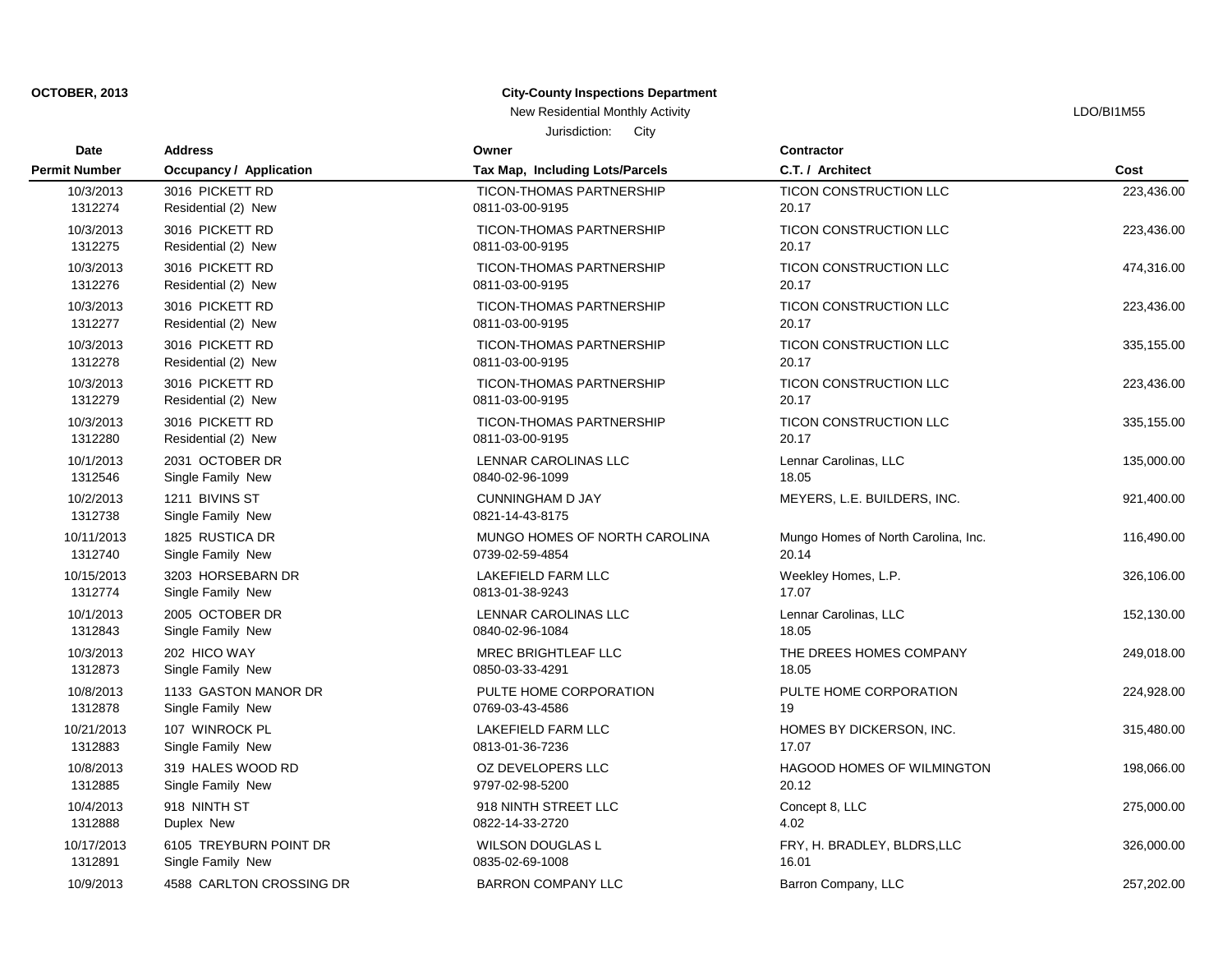| Date                 | <b>Address</b>                 | Owner                           | <b>Contractor</b>       |
|----------------------|--------------------------------|---------------------------------|-------------------------|
| <b>Permit Number</b> | <b>Occupancy / Application</b> | Tax Map, Including Lots/Parcels | C.T. / Architect        |
| 1312897              | Single Family New              | 0729-01-08-0107                 | 20.11                   |
| 10/3/2013            | 7 BOGIE CT                     | SIGNET REALTY ASSOCIATES        | Lennar Carolinas        |
| 1312903              | Townhouse New                  | 0824-03-11-9567                 | 17.11                   |
| 10/3/2013            | 9 BOGIE CT                     | SIGNET REALTY ASSOCIATES        | Lennar Carolinas        |
| 1312904              | Townhouse New                  | 0824-03-11-9539                 | 17.11                   |
| 10/3/2013            | 11 BOGIE CT                    | SIGNET REALTY ASSOCIATES        | <b>Lennar Carolinas</b> |
| 1312905              | Townhouse New                  | 0824-03-11-9610                 | 17.11                   |
| 10/11/2013           | 412 WALSENBURG DR              | M/I HOMES OF RALEIGH LLC        | M/I HOMES OF I          |
| 1312911              | Single Family New              | 0825-03-43-2134                 | 16.03                   |
| 10/7/2013            | 606 TURMERIC LN                | LEVEL CAROLINA HOMES LLC        | Level Carolina H        |
| 1312914              | Single Family New              | 0729-02-56-3272                 | 20.10                   |
| 10/31/2013           | 2 PICCADILLY CT                | MUNGO HOMES OF NORTH CAROLIONA  | Mungo Homes of          |
| 1312919              | Single Family New              | 0729-03-34-2570                 | 20.10                   |
| 10/8/2013            | 158 SOLTERRA WAY               | <b>CLARKSON JUDITH</b>          | <b>BUILDSENSE, IN</b>   |
| 1312925              | Single Family New              | 0801-03-13-8213                 | 20.17                   |
| 10/10/2013           | 2831 HERRING BLVD              | GOODWYN MARY HARRIS EST         | CRABTREE, GA            |
| 1312934              | Single Family New              | 0832-05-09-1122                 | 1.02                    |
| 10/11/2013           | 2119 SUMMIT ST                 | <b>HARRISON TIMOTHY</b>         | <b>GARRETT BUILI</b>    |
| 1312952              | Single Family New              | 0820-06-49-6856                 | $\overline{7}$          |
| 10/22/2013           | 608 TURMERIC LN                | LEVEL CAROLINA HOMES LLC        | Level Carolina H        |
| 1312961              | Single Family New              | 0729-02-56-4221                 | 20.10                   |
| 10/1/2013            | 232 STROLLING WAY              | <b>D R HORTON INC</b>           | HORTON, D.R.,           |
| 1312970              | Single Family New              | 0709-02-88-0352                 | 20.18                   |
| 10/1/2013            | 228 STROLLING WAY              | <b>D R HORTON INC</b>           | HORTON, D.R.,           |
| 1312971              | Single Family New              | 0709-02-88-1221                 | 20.18                   |
| 10/3/2013            | 4006 LADY SLIPPER LN           | <b>CIMLAND LLC</b>              | <b>CIMARRON CAF</b>     |
| 1312978              | Single Family New              | 0843-02-77-2678                 | 18.01                   |
| 10/3/2013            | 4005 LADY SLIPPER LN           | <b>CIMLAND LLC</b>              | <b>CIMARRON CAF</b>     |
| 1312979              | Single Family New              | 0843-02-77-4725                 | 18.01                   |
| 10/16/2013           | 3311 DREWRY ST                 | <b>GOSS JULIUS A JR</b>         | GOSS, JULIUS            |
| 1312981              | Single Family New              | 0749-04-74-4903                 | 18.05                   |
| 10/3/2013            | 108 SWIFT CREEK XING           | <b>TOLL NC LP</b>               | <b>TOLL BROTHER</b>     |
| 1312982              | Single Family New              | 0717-02-55-9059                 | 20.12                   |
| 10/3/2013            | 906 WOOD CHAPEL LN             | BILL CLARK HOMES OF RALEIGH     | <b>CLARK HOMES</b>      |
| 1312984              | Single Family New              | 0749-02-96-8872                 | 18.05                   |
| 10/2/2013            | 2903 HORSEBARN DR              | <b>LEGACY CUSTOM HOMES INC</b>  | <b>LEGACY CUSTO</b>     |
| 1312993              | Single Family New              | 0813 01 36 3628                 | 17.07                   |

## **City-County Inspections Department**

Jurisdiction: City New Residential Monthly Activity Later and Activity LDO/BI1M55

**Cost** 10/2013 LEGACY CUSTOM HOMES INC LEGACY CUSTOM HOMES INC. The SECTION OF STATES AND REGACY CUSTOM HOMES INC. 10/328,360.00 BILL CLARK HOMES OF RALEIGH CLARK HOMES OF RALEIGH, LLC, BILL 228,360.00 10/3/2013 108 SWIFT CREEK XING TOLL NC LP TOLL BROTHERS OF NC II, INC. 297,990.00 10/16/2013 3311 DREWRY ST GOSS JULIUS A JR GOSS, JULIUS 307,428.00  $CIMLAND LLC$  CIMARRON CAPITAL, INC. 115,566.00  $CIMLAND LLC$   $CIMLAND LLC$   $CIMLAND$   $CIMLAND$   $115,566.00$ 10/10/2013 10/2013 22/13/2014 22/13/2013 22/13/2014 22:00 HORTON, D.R., INC.-TORREY 10/10/2013 10/10/2013 DR HORTON, D.R., INC.-TORREY 237,336.00 LEVEL CAROLINA HOMES LLC Level Carolina Homes, LLC 157,476.00 11/11/11/2013 10/11/2014 10/11/2013 10:48 SARRETT BUILDERS LLC 230.000.00 230.000.00 10/10/2013 2831 HERRING BLVD GOODWYN MARY HARRIS EST CRABTREE, GAIL 95,832.00 10/8/2013 158 SOLTERRA WAY CLARKSON JUDITH BUILDSENSE, INC. 263,502.00 MUNGO HOMES OF NORTH CAROLIONA Mungo Homes of North Carolina, Inc. 147,444.00 104.076.00 LEVEL CAROLINA HOMES LLC Level Carolina Homes, LLC 164,076.00 1000 M/I HOMES OF RALEIGH LLC AND M/I HOMES OF RALEIGH LLC 1999 M/I HOMES OF RALEIGH LLC 10.3/3/2013 11 SIGNET REALTY ASSOCIATES LEGAL CONTRACT CARDINAL LEGAL CONTRACT ASSOCIATES 121,572.00 SIGNET REALTY ASSOCIATES Lennar Carolinas, LLC 128,700.00 128,700.00 SIGNET REALTY ASSOCIATES LEGALE CHARGE CARDINAL LEGALE CHARGE CONSUMING LEGALE CHARGE CO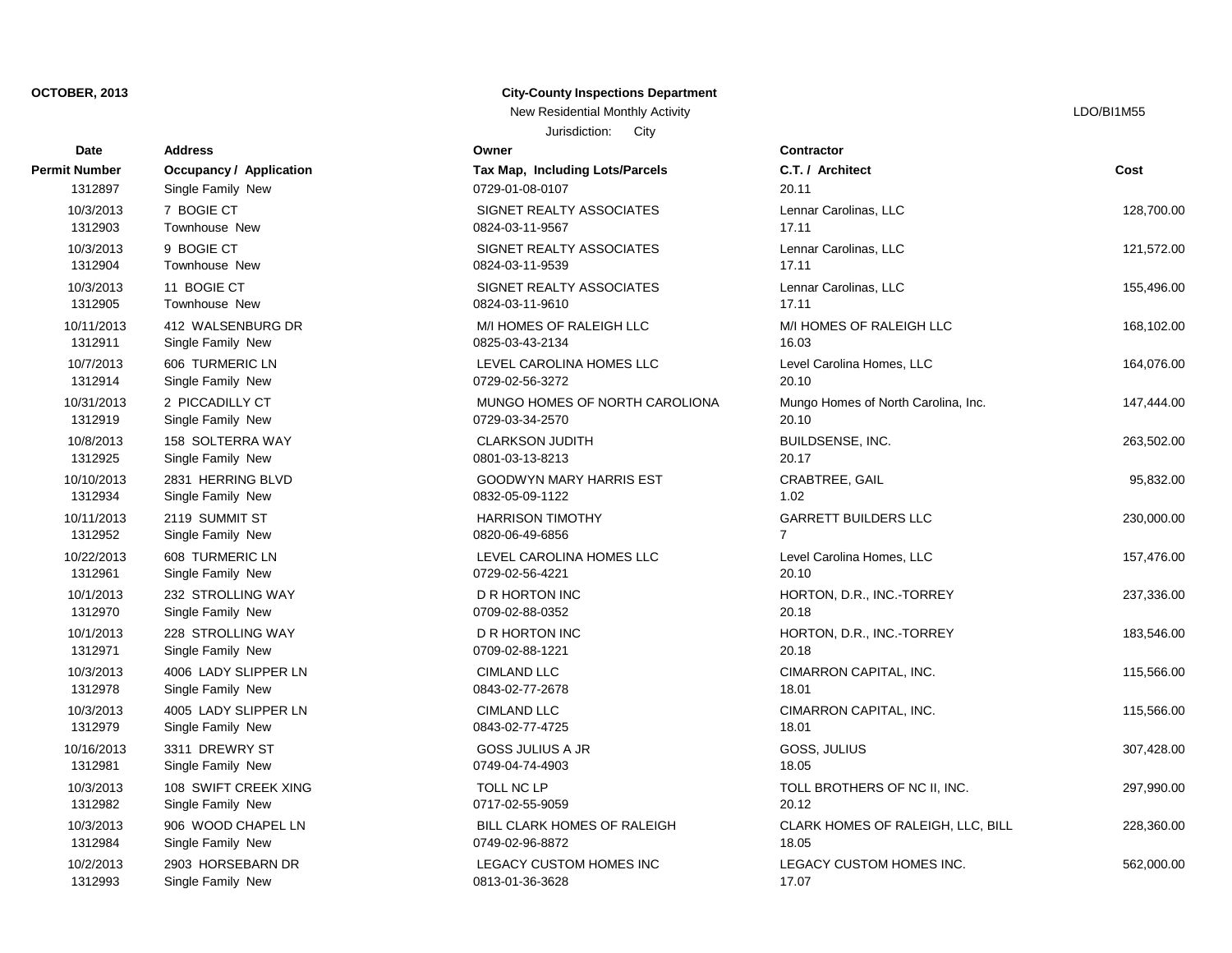| Date                 | <b>Address</b>                 | Owner                           | <b>Contractor</b>   |
|----------------------|--------------------------------|---------------------------------|---------------------|
| <b>Permit Number</b> | <b>Occupancy / Application</b> | Tax Map, Including Lots/Parcels | C.T. / Architect    |
| 10/2/2013            | 107 COPLEY MOUNTAIN DR         | LAKEFIELD FARM LLC              | <b>LEGACY CUST</b>  |
| 1312994              | Single Family New              | 0813-01-37-7233                 | 17.07               |
| 10/3/2013            | 704 GASTON MANOR DR            | PULTE HOME CORPORATION          | PULTE HOME C        |
| 1312995              | Single Family New              | 0769-03-22-5678                 | 19                  |
| 10/3/2013            | 710 GASTON MANOR DR            | PULTE HOME CORPORATION          | PULTE HOME C        |
| 1312996              | Single Family New              | 0769-03-22-7633                 | 19                  |
| 10/3/2013            | 714 GASTON MANOR DR            | PULTE HOME CORPORATION          | PULTE HOME C        |
| 1312997              | Single Family New              | 0769-03-22-8632                 | 19                  |
| 10/3/2013            | 1100 GASTON MANOR DR           | PULTE HOME CORPORATION          | PULTE HOME C        |
| 1312998              | Single Family New              | 0769-03-43-8322                 | 19                  |
| 10/14/2013           | 4534 FARRINGTON RD             | <b>SEAHAWK PARTNERS LLC</b>     | THE DREES HC        |
| 1313001              | Single Family New              | 0709-01-35-9198                 | 20.18               |
| 10/9/2013            | 1315 HILL ST                   | <b>EQUITY TRUST COMPANY</b>     | ABSOLUTE COI        |
| 1313011              | Townhouse New                  | 0821-15-63-4788                 | $\overline{7}$      |
| 10/9/2013            | 1317 HILL ST                   | <b>EQUITY TRUST COMPANY</b>     | ABSOLUTE COI        |
| 1313012              | Townhouse New                  | 0821-15-63-4784                 | $\overline{7}$      |
| 10/8/2013            | 8603 EAGLE VIEW DR             | H BRADLEY FRY BUILDERS LLC      | FRY, H. BRADLI      |
| 1313041              | Single Family New              | 0718-03-11-7999                 | 20.12               |
| 10/8/2013            | 109 STROLLING WAY              | D R HORTON INC                  | HORTON, D.R.,       |
| 1313049              | Single Family New              | 0709-02-88-2811                 | 20.18               |
| 10/8/2013            | 133 ROSEDALE CREEK DR          | PULTE HOME CORPORATION          | PULTE HOME C        |
| 1313051              | Single Family New              | 0769-03-32-6238                 | 19                  |
| 10/23/2013           | 2126 SUMMIT ST                 | <b>GARRETT BUILDERS LLC</b>     | <b>GARRETT BUIL</b> |
| 1313062              | Single Family New              | 0820-06-49-5626                 | $\overline{7}$      |
| 10/10/2013           | 4607 CORAL DR                  | LEVEL CAROLINA HOMES LLC        | Level Carolina H    |
| 1313066              | Single Family New              | 0729-01-46-8772                 | 20.10               |
| 10/10/2013           | 12 TABERNACLE CT               | KB HOME RALEIGH DURHAM INC      | KB HOME, RALI       |
| 1313104              | Single Family New              | 0850-03-13-9588                 | 18.05               |
| 10/11/2013           | 320 VINTAGE HOLLY DR           | LENNAR CAROLINAS LLC            | Lennar Carolinas    |
| 1313105              | Single Family New              | 0860-01-06-5165                 | 18.05               |
| 10/11/2013           | 1611 WADDELL CT                | D R HORTON INC                  | HORTON, D.R.,       |
| 1313106              | Single Family New              | 0850-03-12-0201                 | 18.05               |
| 10/11/2013           | 1602 WADDELL CT                | D R HORTON INC                  | HORTON, D.R.,       |
| 1313107              | Single Family New              | 0850-03-12-2491                 | 18.05               |
| 10/15/2013           | 135 ROSEDALE CREEK DR          | PULTE HOME CORPORATION          | PULTE HOME C        |
| 1313119              | Single Family New              | 0769-03-32-5298                 | 19                  |
| 10/15/2013           | 102 SWIFT CREEK XING           | <b>TOLL NC LP</b>               | <b>TOLL BROTHER</b> |

### **City-County Inspections Department**

Jurisdiction: City New Residential Monthly Activity **Little Structure Control Control Control Control Control Control Control Control Control Control Control Control Control Control Control Control Control Control Control Control Control Con** 

**Cost** 10/15/2013 102 SWIFT CREEK XING TOLL NC LP TOLL BROTHERS OF NC II, INC. 300,762.00 PULTE HOME CORPORATION **PULTE HOME CORPORATION** 139,656.00 10/11/2013 1608 1602 232,254.00 HORTON, D.R., INC.-TORREY 232,254.00 10/11/2013 16/11/2013 16/2014 16:30 16:30 HORTON, D.R., INC.-TORREY 257,862.00 10/11/2013 320 VINTAGE HOLLY DR LENNAR CAROLINAS LLC Lennar Carolinas, LLC 200,376.00 10/10/10/2013 12 TABERNACH CHE CHARLEIGH DURHAM INC KB HOME, RALEIGH-DURHAM LLC 10/10/2013 4607 CORAL DR LEVEL CAROLINA HOMES LLC Level Carolina Homes, LLC 191,136.00 10/23/2013 2126 SUMMIT ST GARRETT BUILDERS LLC GARRETT BUILDERS LLC 280,000.00 PULTE HOME CORPORATION PULTE HOME CORPORATION 139,656.00 10/8/2013 10/8/2014 109 DR HORTON D.R., INC.-TORREY 234,696.00 10/8/2003 H BRADLEY FRY BUILDERS LLC FRY, H. BRADLEY, BLDRS,LLC 200,508.00 10/9/2013 1317 HILL ST EQUITY TRUST COMPANY ABSOLUTE CONSTRUCTION GROUP, LLC. 36,700.00 10/9/2013 1315 HILL ST EQUITY TRUST COMPANY ABSOLUTE CONSTRUCTION GROUP, LLC. 36,700.00 10/14/2023 SEAHAWK PARTNERS LLC THE DREES HOMES COMPANY 262,284.00 PULTE HOME CORPORATION PULTE HOME CORPORATION 219,186.00 PULTE HOME CORPORATION PULTE HOME CORPORATION 236,280.00 PULTE HOME CORPORATION PULTE HOME CORPORATION 163,218.00 PULTE HOME CORPORATION PULTE HOME CORPORATION 184,272.00 LAKEFIELD FARM LLC LEGACY CUSTOM HOMES INC. 563,000.00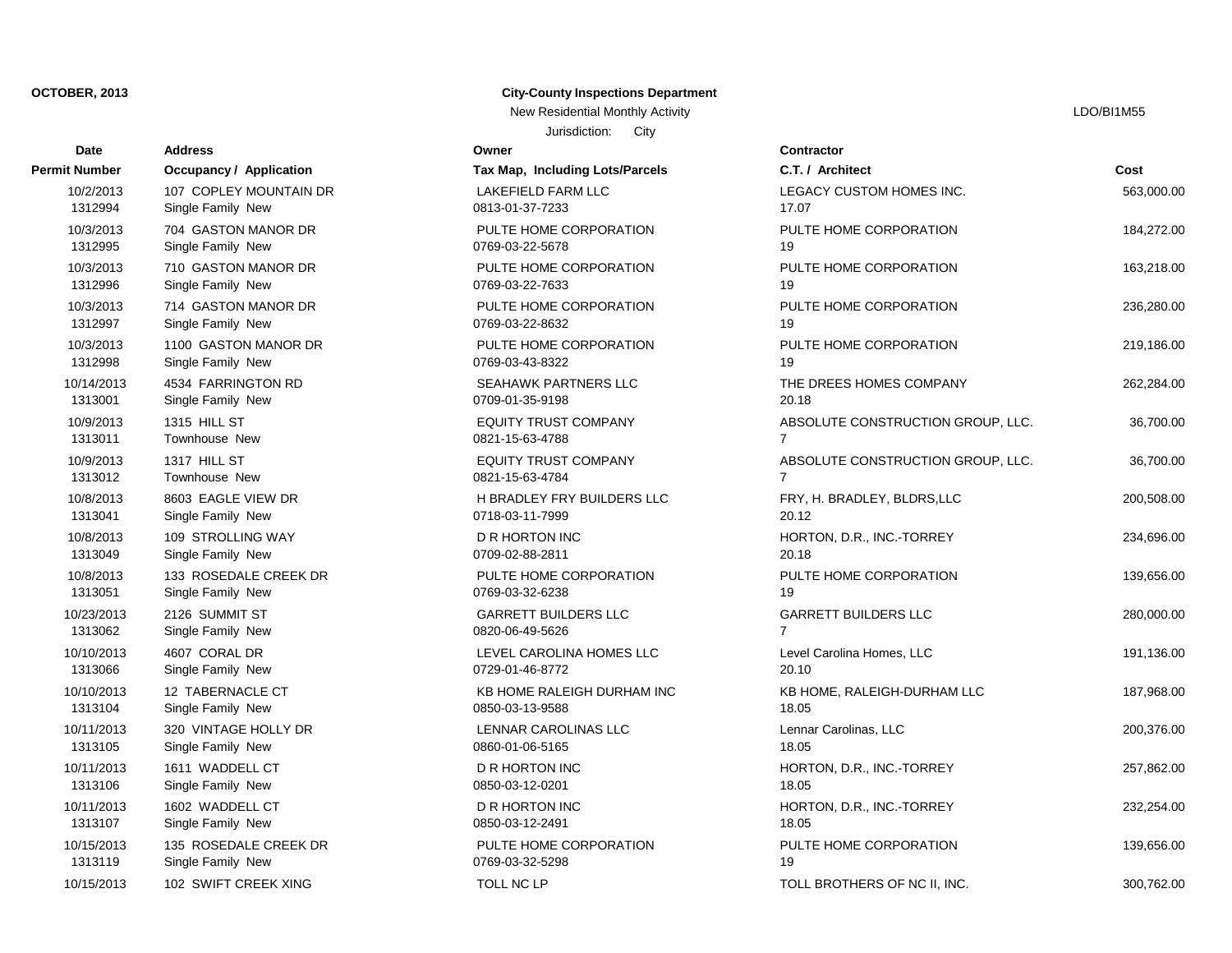| Date                 | <b>Address</b>                 | Owner                           | Contractor          |
|----------------------|--------------------------------|---------------------------------|---------------------|
| <b>Permit Number</b> | <b>Occupancy / Application</b> | Tax Map, Including Lots/Parcels | C.T. / Architect    |
| 1313127              | Single Family New              | 0717-02-55-6130                 | 20.12               |
| 10/22/2013           | 109 COPLEY MOUNTAIN DR         | LEGACY CUSTOM HOMES INC         | <b>LEGACY CUSTO</b> |
| 1313136              | Single Family New              | 0813-01-37-5292                 | 17.07               |
| 10/16/2013           | 708 TURMERIC LN                | LEVEL CAROLINA HOMES LLC        | Level Carolina H    |
| 1313139              | Single Family New              | 0729-02-66-0120                 | 20.10               |
| 10/16/2013           | 706 TURMERIC LN                | LEVEL CAROLINA HOMES LLC        | Level Carolina H    |
| 1313140              | Single Family New              | 0729-02-56-9162                 | 20.10               |
| 10/25/2013           | 2009 OCTOBER DR                | LENNAR CAROLINAS LLC            | Lennar Carolinas    |
| 1313143              | Single Family New              | 0840-02-95-1956                 | 18.05               |
| 10/17/2013           | 65 POCONO DR                   | STANDARD PACIFIC OF THE         | <b>STANDARD PAC</b> |
| 1313145              | Townhouse New                  | 0802-02-97-1637                 | 17.06               |
| 10/17/2013           | 63 POCONO DR                   | STANDARD PACIFIC OF THE         | <b>STANDARD PAG</b> |
| 1313146              | Townhouse New                  | 0802-02-97-1639                 | 17.06               |
| 10/17/2013           | 61 POCONO DR                   | STANDARD PACIFIC OF THE         | <b>STANDARD PAG</b> |
| 1313147              | Townhouse New                  | 0802-02-97-1731                 | 17.06               |
| 10/17/2013           | 59 POCONO DR                   | STANDARD PACIFIC OF THE         | <b>STANDARD PAG</b> |
| 1313148              | Townhouse New                  | 0802-02-97-1732                 | 17.06               |
| 10/17/2013           | 57 POCONO DR                   | STANDARD PACIFIC OF THE         | STANDARD PAO        |
| 1313149              | Townhouse New                  | 0802-02-97-1734                 | 17.06               |
| 10/17/2013           | 55 POCONO DR                   | STANDARD PACIFIC OF THE         | <b>STANDARD PAG</b> |
| 1313150              | Townhouse New                  | 0802-02-97-1736                 | 17.06               |
| 10/17/2013           | 53 POCONO DR                   | STANDARD PACIFIC OF THE         | <b>STANDARD PAG</b> |
| 1313151              | Townhouse New                  | 0802-02-97-1738                 | 17.06               |
| 10/28/2013           | 1103 BERKELEY ST               | NAVIGATORS URBAN HOPE MINISTRY  | <b>GARMAN HOME</b>  |
| 1313161              | Single Family New              | 0822-14-44-8559                 | 3.01                |
| 10/18/2013           | 136 ROSEDALE CREEK DR          | PULTE HOME CORPORATION          | PULTE HOME C        |
| 1313162              | Single Family New              | 0769-03-32-5466                 | 19                  |
| 10/17/2013           | 1139 GASTON MANOR DR           | PULTE HOME CORPORATION          | PULTE HOME C        |
| 1313163              | Single Family New              | 0769-03-43-5454                 | 19                  |
| 10/18/2013           | 67 POCONO DR                   | STANDARD PACIFIC OF THE         | <b>STANDARD PAO</b> |
| 1313164              | Townhouse New                  | 0802-02-97-1633                 | 17.06               |
| 10/18/2013           | 69 POCONO DR                   | STANDARD PACIFIC OF THE         | <b>STANDARD PAG</b> |
| 1313165              | Townhouse New                  | 0802-02-97-1631                 | 17.06               |
| 10/18/2013           | 71 POCONO DR                   | STANDARD PACIFIC OF THE         | <b>STANDARD PAG</b> |
| 1313166              | Townhouse New                  | 0802-02-97-1630                 | 17.06               |
| 10/18/2013           | 73 POCONO DR                   | STANDARD PACIFIC OF THE         | <b>STANDARD PAO</b> |
| 1313167              | Townhouse New                  | 0802-02-97-1538                 | 17.06               |

## **City-County Inspections Department**

Jurisdiction: City New Residential Monthly Activity Later and Activity LDO/BI1M55

**Cost** 10.982.00 STANDARD PACIFIC OF THE STANDARD PACIFIC OF THE CAROLINAS,LLC STANDARD PACIFIC OF THE STANDARD PACIFIC OF THE CAROLINAS, LLC 87,912.00 10,982.00 STANDARD PACIFIC OF THE STANDARD PACIFIC OF THE CAROLINAS, LLC 10,552.00 STANDARD PACIFIC OF THE STANDARD PACIFIC OF THE CAROLINAS, LLC PULTE HOME CORPORATION PULTE HOME CORPORATION 211,761.00 IN 149,820.00 PULTE HOME CORPORATION PULTE HOME CORPORATION 149,820.00 NAVIGATORS URBAN HOPE MINISTRY GARMAN HOMES, LLC 187,374.00 10,552.00 STANDARD PACIFIC OF THE STANDARD PACIFIC OF THE CAROLINAS, LLC 10.9382.00 STANDARD PACIFIC OF THE STANDARD PACIFIC OF THE CAROLINAS,LLC STANDARD PACIFIC OF THE STANDARD PACIFIC OF THE CAROLINAS.LLC 87,912.00 10/17/2013 59 POCONO DR STANDARD PACIFIC OF THE STANDARD PACIFIC OF THE CAROLINAS,LLC 80,982.00 STANDARD PACIFIC OF THE STANDARD PACIFIC OF THE CAROLINAS.LLC 87,912.00 10/17/2013 63 POCONO DR STANDARD PACIFIC OF THE STANDARD PACIFIC OF THE CAROLINAS,LLC 80,982.00 STANDARD PACIFIC OF THE STANDARD PACIFIC OF THE CAROLINAS,LLC 90.552.00 154,242.00 LENNAR CAROLINAS LLC Lennar Carolinas, LLC 10/16/2013 706 TURMERIC LN LEVEL CAROLINA HOMES LLC Level Carolina Homes, LLC 167,838.00 167,838.00 Level Carolina Homes, LLC Level Carolina Homes, LLC 167,838.00 10/22/2013 109 COPLEY MOUNTAIN DR LEGACY CUSTOM HOMES INC LEGACY CUSTOM HOMES INC. 538,000.00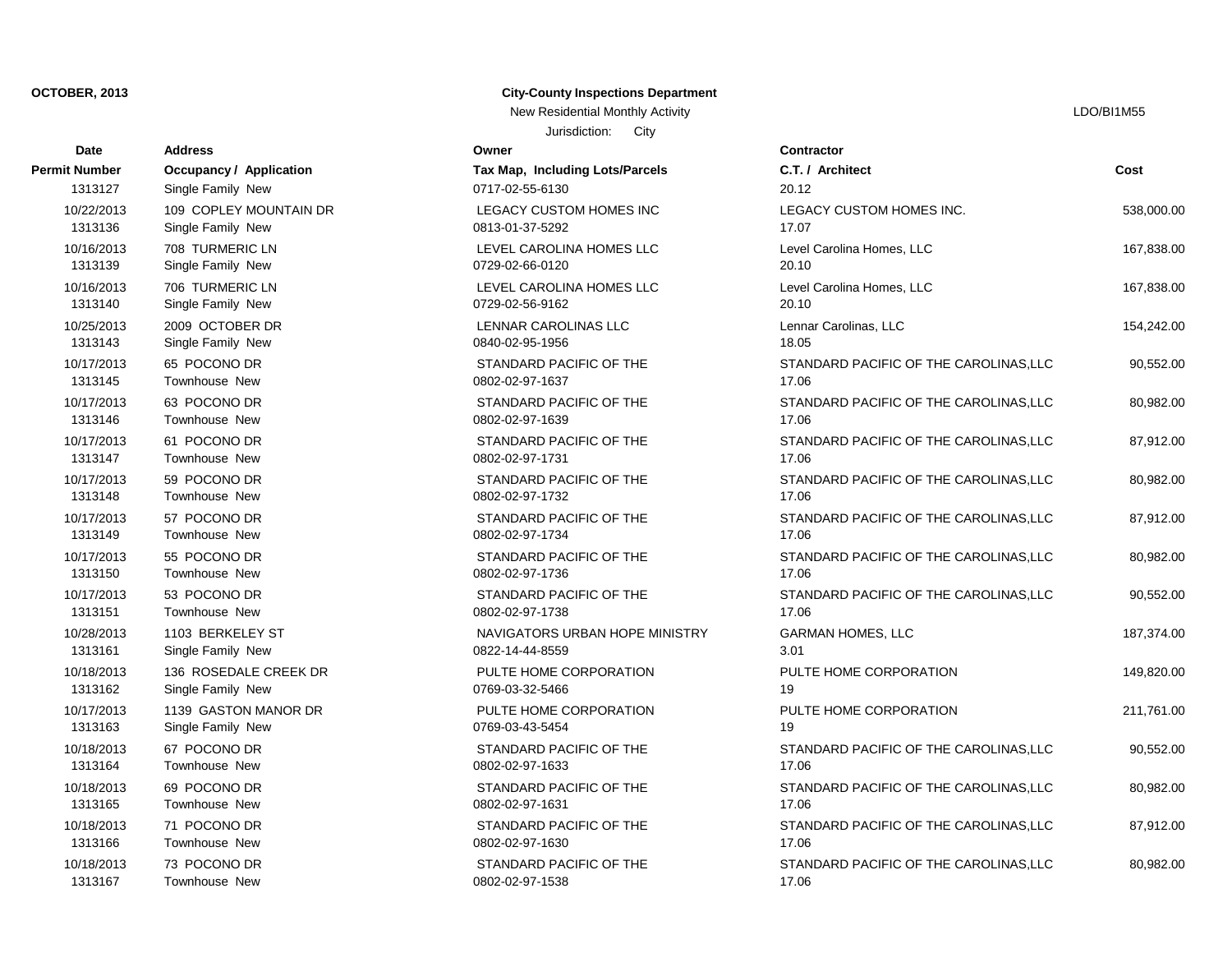| Date                 | <b>Address</b>          | Owner                           | Contractor      |
|----------------------|-------------------------|---------------------------------|-----------------|
| <b>Permit Number</b> | Occupancy / Application | Tax Map, Including Lots/Parcels | C.T. / Arch     |
| 10/18/2013           | 75 POCONO DR            | STANDARD PACIFIC OF THE         | <b>STANDARI</b> |
| 1313168              | Townhouse New           | 0802-02-97-1536                 | 17.06           |
| 10/18/2013           | 77 POCONO DR            | STANDARD PACIFIC OF THE         | <b>STANDARI</b> |
| 1313169              | Townhouse New           | 0802-02-97-1535                 | 17.06           |
| 10/18/2013           | 79 POCONO DR            | STANDARD PACIFIC OF THE         | <b>STANDARI</b> |
| 1313170              | Townhouse New           | 0802-02-97-1533                 | 17.06           |
| 10/18/2013           | 81 POCONO DR            | STANDARD PACIFIC OF THE         | STANDARI        |
| 1313171              | <b>Townhouse New</b>    | 0802-02-97-1531                 | 17.06           |
| 10/28/2013           | 324 VINTAGE HOLLY DR    | <b>LENNAR CAROLINAS LLC</b>     | Lennar Car      |
| 1313177              | Single Family New       | 0860-01-06-4135                 | 18.05           |
| 10/25/2013           | 2086 TANNERS MILL DR    | <b>LENNAR CAROLINAS LLC</b>     | Lennar Car      |
| 1313178              | Single Family New       | 0840-02-86-9133                 | 18.05           |
| 10/28/2013           | 322 VINTAGE HOLLY DR    | <b>LENNAR CAROLINAS LLC</b>     | Lennar Car      |
| 1313179              | Single Family New       | 0860-01-06-4195                 | 18.05           |
| 10/25/2013           | 2011 OCTOBER DR         | LENNAR CAROLINAS LLC            | Lennar Car      |
| 1313180              | Single Family New       | 0840-02-95-1923                 | 18.05           |
| 10/21/2013           | 712 GASTON MANOR DR     | PULTE HOME CORPORATION          | PULTE HO        |
| 1313198              | Single Family New       | 0769-03-22-7683                 | 19              |
| 10/21/2013           | 1137 GASTON MANOR DR    | PULTE HOME CORPORATION          | PULTE HO        |
| 1313199              | Single Family New       | 0769-03-43-5520                 | 19              |
| 10/21/2013           | 114 ROSEDALE CREEK DR   | PULTE HOME CORPORATION          | PULTE HO        |
| 1313200              | Single Family New       | 0769-03-42-0414                 | 19              |
| 10/21/2013           | 132 STROLLING WAY       | <b>D R HORTON INC</b>           | HORTON,         |
| 1313203              | Single Family New       | 0709-02-88-5404                 | 20.18           |
| 10/22/2013           | 159 TORREY HEIGHTS LN   | <b>FOREVERHOME LLC</b>          | <b>FOREVERI</b> |
| 1313204              | Townhouse New           | 0758-01-49-3627                 | 20.14           |
| 10/22/2013           | 161 TORREY HEIGHTS LN   | <b>FOREVERHOME LLC</b>          | <b>FOREVERI</b> |
| 1313205              | <b>Townhouse New</b>    | 0758-01-49-2688                 | 20.14           |
| 10/22/2013           | 163 TORREY HEIGHTS LN   | <b>FOREVERHOME LLC</b>          | <b>FOREVERI</b> |
| 1313206              | Townhouse New           | 0758-01-49-2649                 | 20.14           |
| 10/23/2013           | 4008 LADY SLIPPER LN    | <b>CIMLAND LLC</b>              | <b>CIMARRON</b> |
| 1313223              | Single Family New       | 0843-02-77-2693                 | 18.01           |
| 10/25/2013           | 6514 GLEN FORREST DR    | <b>NU-BRITT LLC</b>             | JACS NC, I      |
| 1313229              | Single Family New       | 0708-03-44-7191                 | 20.12           |
| 10/25/2013           | 321 HALES WOOD RD       | OZ DEVELOPERS LLC               | HAGOOD I        |
| 1313230              | Single Family New       | 9797-02-98-4184                 | 20.12           |
| 10/25/2013           | 113 ROSEDALE CREEK DR   | PULTE HOME CORPORATION          | PULTE HO        |

# **City-County Inspections Department**

Jurisdiction: City New Residential Monthly Activity **LACTION** CONSULTER THE RESIDENT OF THE RESIDENT OF THE RESIDENT OF THE RESIDENT OF THE RESIDENT OF THE RESIDENT OF THE RESIDENT OF THE RESIDENT OF THE RESIDENT OF THE RESIDENT OF THE RESID

# 9797-02-98-4184 PULTE HOME CORPORATION 0708-03-44-7191 0843-02-77-2693 0758-01-49-2649 0758-01-49-2688 0758-01-49-3627 FOREVERHOME LLC 0709-02-88-5404 FOREVERHOME LLC 0769-03-42-0414 0769-03-43-5520 PULTE HOME CORPORATION 0769-03-22-7683 PULTE HOME CORPORATION 0840-02-95-1923 PULTE HOME CORPORATION 0860-01-06-4195 LENNAR CAROLINAS LLC 0840-02-86-9133 LENNAR CAROLINAS LLC 0860-01-06-4135 **LENNAR CAROLINAS LLC** 0802-02-97-1531 **LENNAR CAROLINAS LLC** 0802-02-97-1533 STANDARD PACIFIC OF THE 0802-02-97-1535 STANDARD PACIFIC OF THE 0802-02-97-1536 STANDARD PACIFIC OF THE STANDARD PACIFIC OF THE

| Date       | <b>Address</b>                 | Jurisdiction:<br>City<br>Owner  | <b>Contractor</b>                      |            |
|------------|--------------------------------|---------------------------------|----------------------------------------|------------|
| it Number  | <b>Occupancy / Application</b> | Tax Map, Including Lots/Parcels | C.T. / Architect                       | Cost       |
| 10/18/2013 | 75 POCONO DR                   | STANDARD PACIFIC OF THE         | STANDARD PACIFIC OF THE CAROLINAS, LLC | 87,912.00  |
| 1313168    | Townhouse New                  | 0802-02-97-1536                 | 17.06                                  |            |
| 10/18/2013 | 77 POCONO DR                   | STANDARD PACIFIC OF THE         | STANDARD PACIFIC OF THE CAROLINAS, LLC | 87,912.00  |
| 1313169    | <b>Townhouse New</b>           | 0802-02-97-1535                 | 17.06                                  |            |
| 10/18/2013 | 79 POCONO DR                   | STANDARD PACIFIC OF THE         | STANDARD PACIFIC OF THE CAROLINAS, LLC | 80,982.00  |
| 1313170    | <b>Townhouse New</b>           | 0802-02-97-1533                 | 17.06                                  |            |
| 10/18/2013 | 81 POCONO DR                   | STANDARD PACIFIC OF THE         | STANDARD PACIFIC OF THE CAROLINAS, LLC | 90,552.00  |
| 1313171    | Townhouse New                  | 0802-02-97-1531                 | 17.06                                  |            |
| 10/28/2013 | 324 VINTAGE HOLLY DR           | LENNAR CAROLINAS LLC            | Lennar Carolinas, LLC                  | 213,510.00 |
| 1313177    | Single Family New              | 0860-01-06-4135                 | 18.05                                  |            |
| 10/25/2013 | 2086 TANNERS MILL DR           | LENNAR CAROLINAS LLC            | Lennar Carolinas, LLC                  | 152,130.00 |
| 1313178    | Single Family New              | 0840-02-86-9133                 | 18.05                                  |            |
| 10/28/2013 | 322 VINTAGE HOLLY DR           | LENNAR CAROLINAS LLC            | Lennar Carolinas, LLC                  | 171,870.60 |
| 1313179    | Single Family New              | 0860-01-06-4195                 | 18.05                                  |            |
| 10/25/2013 | 2011 OCTOBER DR                | LENNAR CAROLINAS LLC            | Lennar Carolinas, LLC                  | 152,130.00 |
| 1313180    | Single Family New              | 0840-02-95-1923                 | 18.05                                  |            |
| 10/21/2013 | 712 GASTON MANOR DR            | PULTE HOME CORPORATION          | PULTE HOME CORPORATION                 | 175,362.00 |
| 1313198    | Single Family New              | 0769-03-22-7683                 | 19                                     |            |
| 10/21/2013 | 1137 GASTON MANOR DR           | PULTE HOME CORPORATION          | PULTE HOME CORPORATION                 | 286,572.00 |
| 1313199    | Single Family New              | 0769-03-43-5520                 | 19                                     |            |
| 10/21/2013 | 114 ROSEDALE CREEK DR          | PULTE HOME CORPORATION          | PULTE HOME CORPORATION                 | 178,332.00 |
| 1313200    | Single Family New              | 0769-03-42-0414                 | 19                                     |            |
| 10/21/2013 | 132 STROLLING WAY              | <b>D R HORTON INC</b>           | HORTON, D.R., INC.-TORREY              | 189,486.00 |
| 1313203    | Single Family New              | 0709-02-88-5404                 | 20.18                                  |            |
| 10/22/2013 | 159 TORREY HEIGHTS LN          | <b>FOREVERHOME LLC</b>          | FOREVERHOME, LLC                       | 156,420.00 |
| 1313204    | <b>Townhouse New</b>           | 0758-01-49-3627                 | 20.14                                  |            |
| 10/22/2013 | 161 TORREY HEIGHTS LN          | <b>FOREVERHOME LLC</b>          | FOREVERHOME, LLC                       | 148,104.00 |
| 1313205    | Townhouse New                  | 0758-01-49-2688                 | 20.14                                  |            |
| 10/22/2013 | 163 TORREY HEIGHTS LN          | <b>FOREVERHOME LLC</b>          | FOREVERHOME, LLC                       | 156,420.00 |
| 1313206    | <b>Townhouse New</b>           | 0758-01-49-2649                 | 20.14                                  |            |
| 10/23/2013 | 4008 LADY SLIPPER LN           | <b>CIMLAND LLC</b>              | CIMARRON CAPITAL, INC.                 | 117,678.00 |
| 1313223    | Single Family New              | 0843-02-77-2693                 | 18.01                                  |            |
| 10/25/2013 | 6514 GLEN FORREST DR           | NU-BRITT LLC                    | JACS NC, LLC                           | 80,000.00  |
| 1313229    | Single Family New              | 0708-03-44-7191                 | 20.12                                  |            |
| 10/25/2013 | 321 HALES WOOD RD              | OZ DEVELOPERS LLC               | HAGOOD HOMES OF WILMINGTON             | 198,066.00 |
| 1313230    | Single Family New              | 9797-02-98-4184                 | 20.12                                  |            |
| 10/25/2013 | 113 ROSEDALE CREEK DR          | PULTE HOME CORPORATION          | PULTE HOME CORPORATION                 | 164,406.00 |